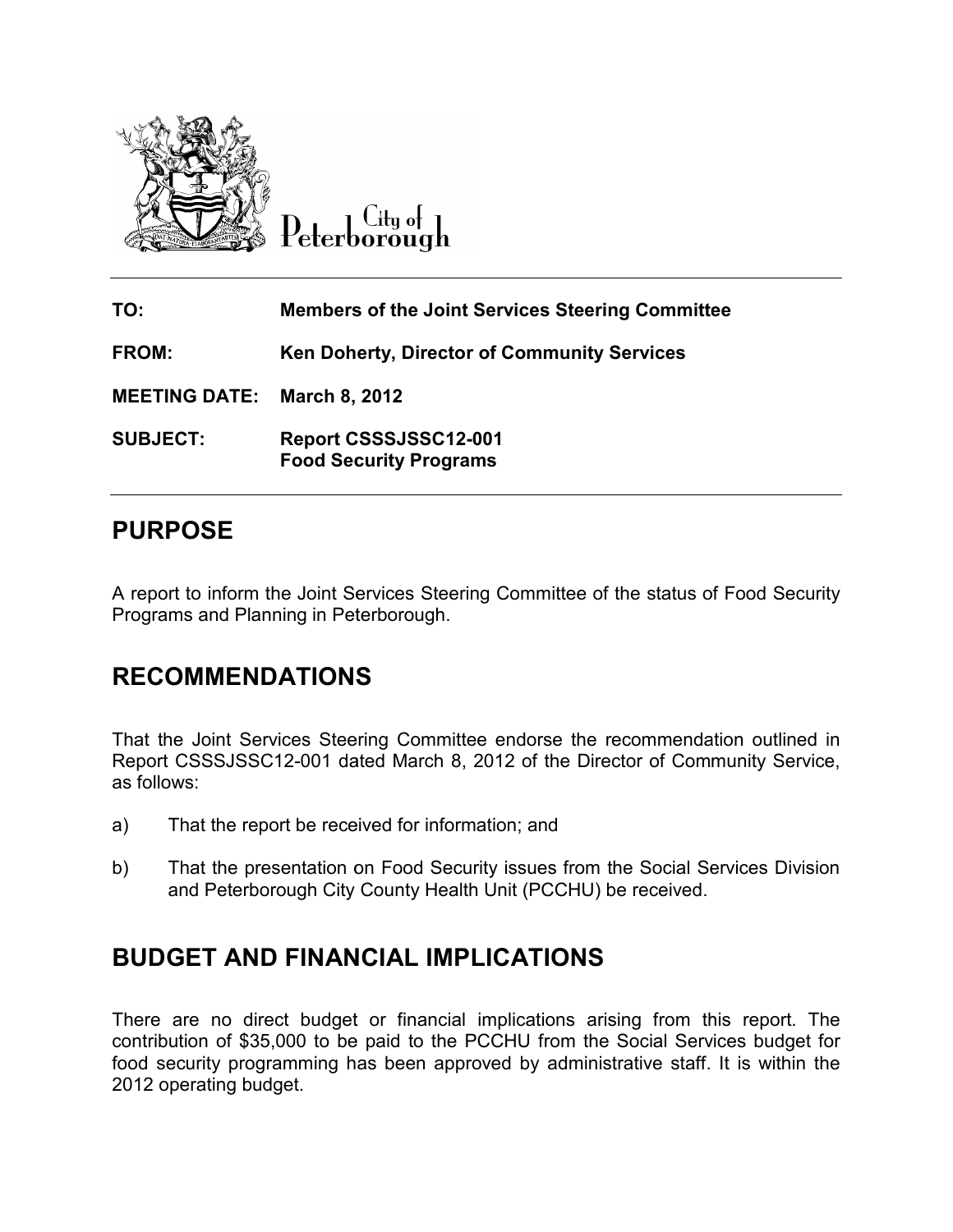# **BACKGROUND**

The Peterborough County-City Health Unit (PCCHU) has a long history of local and provincial involvement with community food programs dating back to the early 1990's. Part of the PCCHU mandate relates to ensuring that community members have access to nutritious, safe, personally and culturally acceptable foods. The Health Unit's Nutritious Food Basket research tell us that people living on low incomes cannot afford to choose healthy foods, after paying for housing. Over the past two years food costs have increased locally by 7.5% while lower incomes have not kept up with these costs.

In the 1990's, the PCCHU was involved in the creation of Kawartha Food Share – a system for emergency food delivery for the most vulnerable in our community. In addition, a community partnership led by the PCCHU, Food for Kids Peterborough was formed to ensure nourishing breakfast and snack programs were available in local schools. Innovative community food programs followed soon after with a focus on improved access to healthy foods and opportunities for skill development. As a result, Peterborough City and County residents annually benefit from initiatives, such as fresh produce boxes, community gardens, community meal programs, cooking classes, and collective kitchens.

Over the years, collaboration and coordination of these initiatives has been a key to their success, ensuring that duplication does not occur. Most recently, the Community Food Network of the Peterborough Poverty Reduction Network provides opportunities for continued coordination through a monthly meeting, Food in Peterborough website and email listserve. Dr. Rosana Pellizzari, Medical Officer of Health is the Chair of the Community Food Network and Social Services Program Managers participate in the Food Network.

The CFN membership activities move the community towards system change while continuing to provide supports and build capacity**.** The annual work plan for the CFN is based on ensuring programming through all aspects of a food security continuum:

- Short Term Relief addressing the immediate problem of hunger. An example is the City of Peterborough Social Services Monthly Community Meal Calendar which lists local free meals and food banks.
- Building Capacity programs where individuals develop skills to grow, produce, or prepare their own food. These programs bring people together in community gardens, community kitchens and food buying programs. This request will support two of these initiatives - PCCHU's Come Cook with Us and the YWCA's JustFood Box (JFB).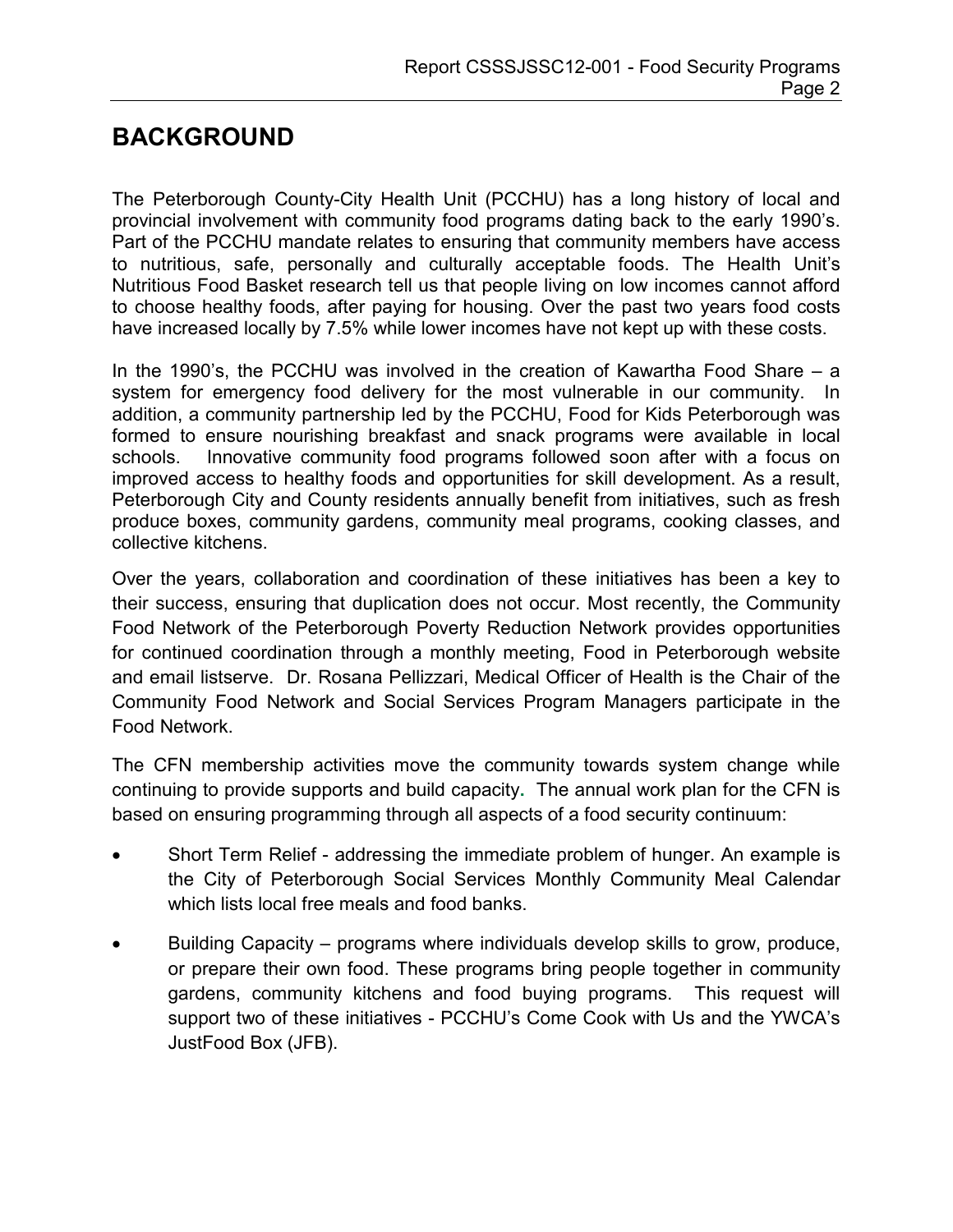• System Change – changes to policies that result in improved food security. The City of Peterborough Community Garden policy and recent Official Plan review are examples of local policy initiatives.

For a more complete listing of some of the ongoing food security programs and networks under the collaboration of the Community Food Network see Appendix A. The City of Peterborough Social Services Division Food Calendar for emergency or immediate access to food is updated monthly and a recent example of a calendar is provided as Appendix B.

#### **Request for Funding**

The Health Unit has had a history of financial accountability in managing community food program funding and is acknowledged by the community as having a leadership role in the planning of activities related to Food Security issues. PCCHU has requested Social Services provide one time funding for food programs. \$35,000.00 of the Social Services budget, Social Assistance Reinvestment fund has been approved by Senior Administration. The money is being provided to the PCCHU to assist in funding the key Food Security priorities determined by the PCCHU. The funds requested will enable a continuation of service into 2012-2013 for the YWCA JustFood Box program. In 2010, the PCCHU and YWCA were successful in receiving \$100,000 over two years through an Ontario Ministry of Agriculture, Food and Rural Affairs grant. This funding ended in September 2011.

While this is a request for one time funding, future consideration of extending this funding during the next few years' budget may be requested unless a provincial funding source is determined or local costs are reduced by new partnerships. The money is being provided from the Social Assistance Reinvestment Program within the Social Services budget. Through this budget the Social Services Division has provided support to various initiatives over the past 3 years including funding of some of the Meals on Wheels and Come Cook with us programs, Kawartha Food Share, Emergency financial assistance to families for rent, hydro costs and a the Community Counselling and Resource Centre's Housing Social Worker programs. Each year the priorities for spending in this program area are reviewed by the Division. Given the reduction of funding for Food Programs from other sources the Social Services Divisions supports this as a priority to support low income families in the City and County of Peterborough during 2012.

#### **YWCA JustFood Box Program Description and Evaluation**

From 2006 to 2009, through funding provided by the Ministry of Health and Long Term Care the PCCHU provided some annual financial support to the YWCA JustFood Box program The YWCA JustFood Box program provides subsidized staples and fresh produce food boxes to people living on low incomes. For an affordable investment of \$10, people can enjoy a wide variety of fruits and vegetables that would cost \$25 to \$30 at a local grocery store. In 2011 of the 5,703 JustFood boxes sold 97% were subsidized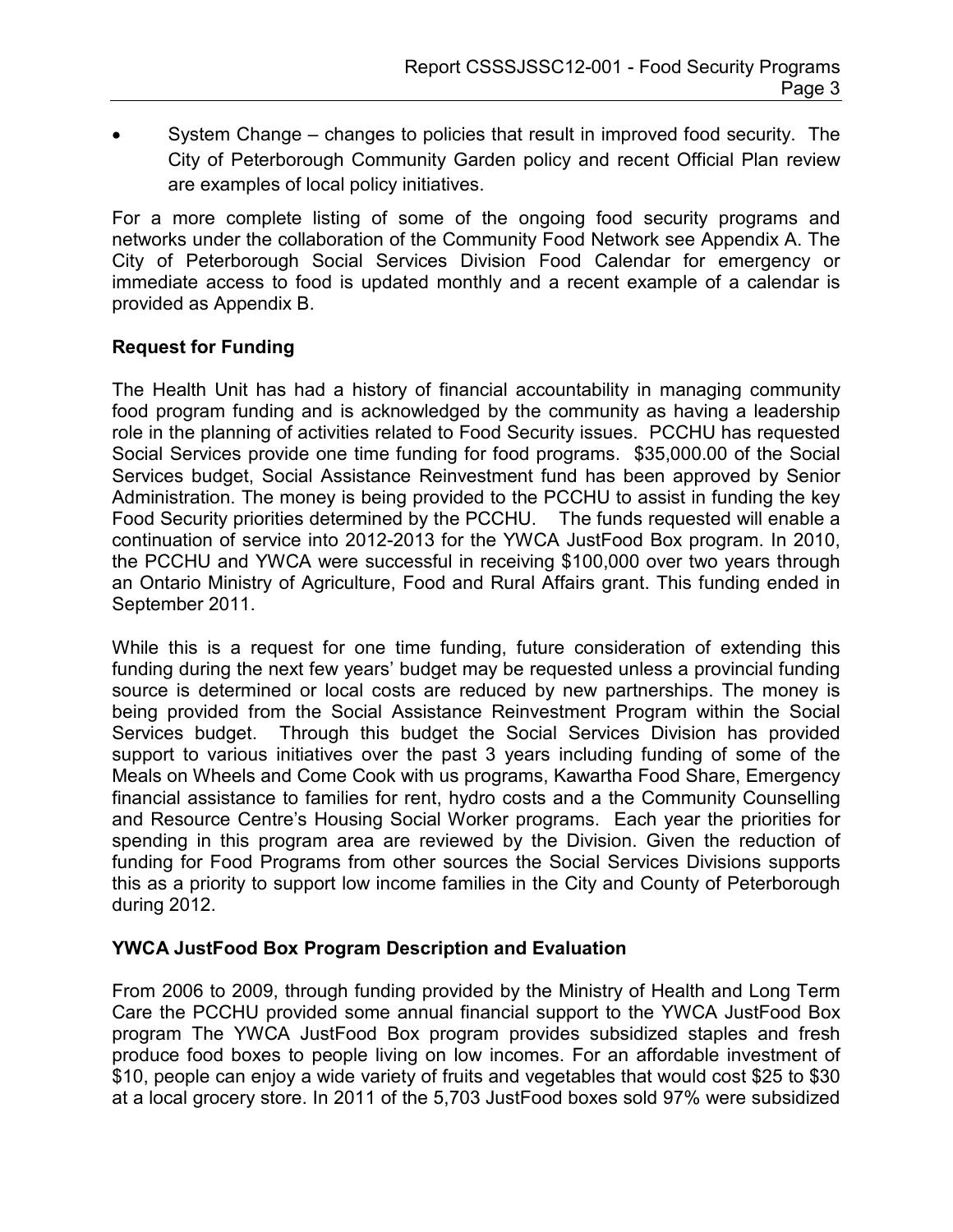to an affordable level for someone living below the poverty line. The program does not undertake a means test. People pay according to their capacity. The YWCA promotes its program primarily among low-income neighbourhoods, schools and workplaces. With limited resources to do outreach, the focus has been to select areas of the City and the County where people would most likely benefit from the program.

A 2006 Fleming Data Research telephone survey with JFB participants found a high degree of satisfaction with the quality, price and quantity of food in the JustFood Boxes as follows:

Eighty-six percent of people surveyed (N=105) found that they are making healthier choices since purchasing the JustFood Boxes. Of the participants who made healthier food choices, 99% feel that their family/children are eating healthier because of the food box. The food box program helped participants purchase healthy foods at the grocery store with the money saved. Many people also mentioned that they can prepare a greater variety of foods as a result of the food box. (Fleming Data Research, "Food Box Participant Telephone Survey", 2006.)

The YWCA and PCCHU are involved in the Provincial Good Food Box Action Group currently planning a provincial evaluation of food box programs in order to make the case for future sustainable funding for these initiatives. In addition the YWCA is investigating the development of a garden where food grown would be added to the JustFood boxes to decrease costs.

The PCCHU offers a series of food skills classes called Come Cook with Us. In 2011Come Cook with us Classes had a total attendance of 1850. Through enhanced funding in 2012 class numbers are projected to reach a total of attendance of 2900 at Come Cook with Us classes. This program is one of the Board of Health's cost-shared programs. The YWCA JustFood Box program and the PCCHU cooking programs together provide comprehensive strategy to address food security, allowing people living in our community to be able to afford to choose healthy food.

### **Program Benefits**

a) Affordability and Variety:

Many participants indicated that they could not afford to pay \$20 for a large box of fresh produce. Now customers in low-income neighbourhoods are purchasing fresh produce boxes as well and in some cases, instead of staples boxes. The boxes often provide them with ingredients that they have never tried before and would never have experimented with had the ingredient not been present in their box. The boxes stretch their palate by introducing new items such as kale, kohlrabi, or celery root by ensuring a wide range of produce every month. Eating on a limited income does not leave much room for experimentation. The presence of the subsidies, however, enable participants to be open to trying new items without feeling that this could be a waste of their money.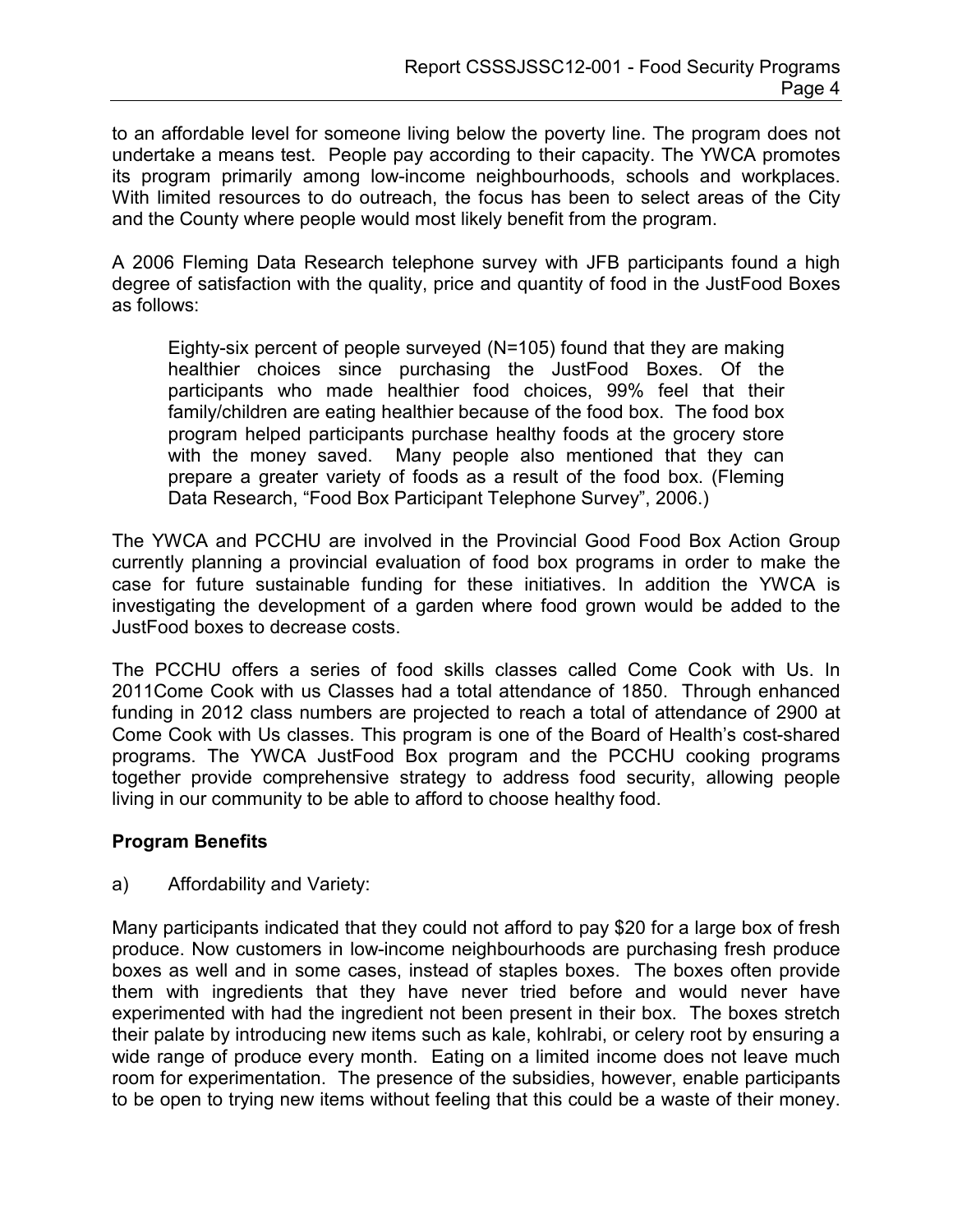Customers are also given the tools to integrate these ingredients. The boxes come with a newsletter which highlights those 'unusual' items, giving information about how to store and provides easy-to-follow recipes which use these ingredients.

b) Community Connectivity:

Individuals and families living on low income not only make up the core of the customers in the program, they are also involved as volunteers and contacts, in the City and in the County. They come to play a significant role in shaping and delivering the program in all its various facets. This model of service delivery ensures closer connections between the program and its main clientele. Volunteer contacts throughout the City and County promote the boxes in their neighbourhood, at their worksite or school. They take orders, collect money, keep monthly statistics and oversee the distribution of the boxes, usually out of their homes. Contacts gain a great deal of selfesteem and strength through their involvement. The program also relies heavily on volunteers to pack and to deliver boxes. Many packers are marginalized because of their income, their limited knowledge of the community or because they live with a disability. Packing is a gratifying activity. The activities involved are diverse enough that they allow inclusion within a wide range of capacities and abilities.

c) Accessibility:

Having their boxes delivered to their neighbourhood or community building is particularly appreciated by people who don't have access to transportation or who, for various reasons, are limited in their capacity to shop around and carry heavy bags of produce. In 2011, the PCCHU completed an asset mapping project on community food programs. Community food programs, local grocery stores and farmers markets were mapped onto a City map with income designations. The JFB program was found in the majority of low income areas of the city - an indicator that it is truly reaching the priority population.

### **Overall Benefits**

Peterborough community food programs are well known province wide, as indicated by the recent commendation by Ontario's Chief Medical Officer of Health in her 2011 Annual Report. YWCA of Peterborough's JustFood Box program ensures that community members have access to nourishing food. Recent research indicates that less than half of Peterborough teens and adults eat enough vegetables and fruit daily. The JustFood Box offers an opportunity to change this pattern. Food Security and access to food is an item that has also come up frequently as part of the Sustainable Peterborough plan. An investment in the YWCA JustFood Box is an investment is the health of our community.